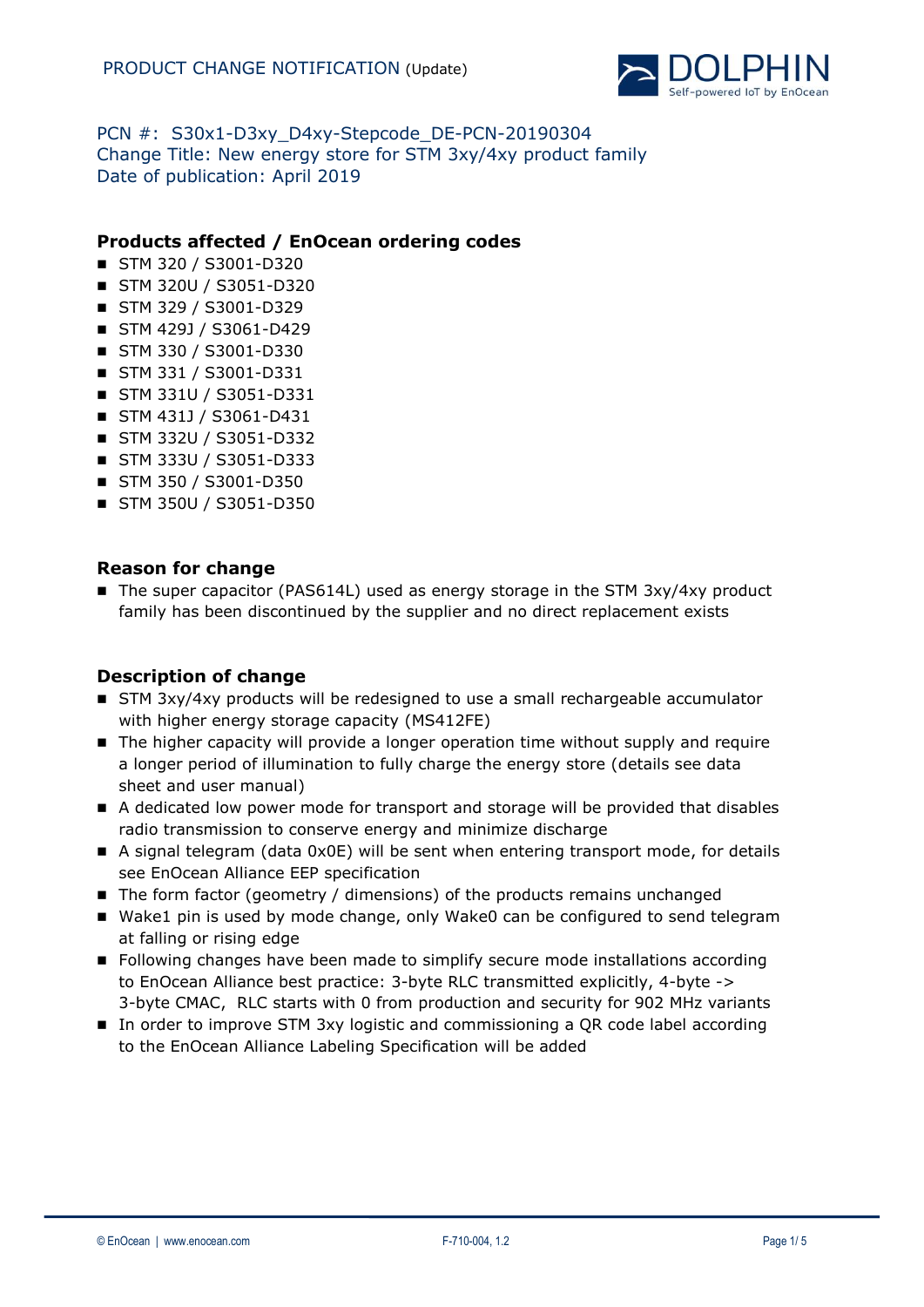

# PCN #: S30x1-D3xy D4xy-Stepcode DE-PCN-20190304 Change Title: New energy store for STM 3xy/4xy product family Date of publication: April 2019

## **Milestones**

- Since we managed to get an additional PAS614L delivery, we are planning to ship current design until June - December 2019 (depending on variant)
- Samples of modules with new energy storage will be available from April 2019
- Volume shipping will start June 2019, please check details with your sales representative

# **Customer impact of change and recommended action**

- End product label and documentation should be updated to reflect new feature set
- In specific markets e.g. EU a rechargeable accumulator requires additional markings at product label & documentation. A registration according to battery law could be required. More details for the European market can be found within the annex of this document
- OEMs might consider putting the final product to transport / storage mode based on their logistic chain
- Customers with customer specific STM 3xy/4xy FW need to contact the support team [\(support@enocean.com\)](mailto:support@enocean.com) for source code examples and detailed instructions

|  | <b>PCN revision history</b> |  |
|--|-----------------------------|--|
|--|-----------------------------|--|

| Date of revision | Author    | Revision number | Reason     |
|------------------|-----------|-----------------|------------|
| March 29, 2019   | Kreitmair |                 | <b>PCN</b> |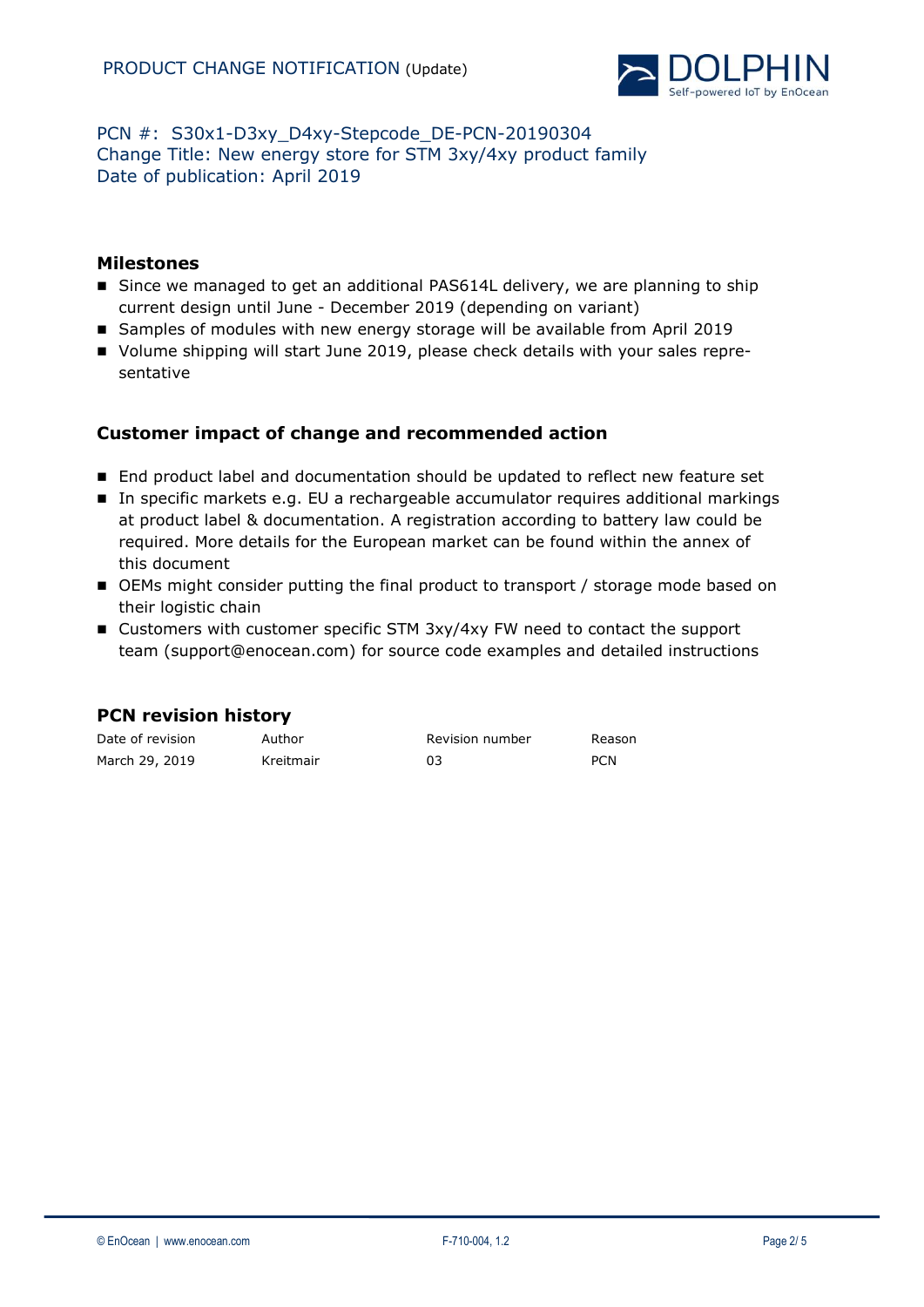

# PCN #: S30x1-D3xy\_D4xy-Stepcode\_DE-PCN-20190304 Change Title: New energy store for STM 3xy/4xy product family Date of publication: April 2019

## **Annex**

#### **Mode Switch via Learn Button**



### **Transport -> Standard**

After pressing learn button short for 1 s the radio module will enter Standard Mode (Mode 1). The LED will flash 1x and a standard learn telegram will be sent.

#### **Standard -> Secure**

After pressing learn button 2x long (press 5 s, pause <1 s, press 5 s) the radio module will enter Secure Mode (Mode 2). The LED will flash 2x and a secure learn telegram will be sent.

### **Secure or Standard -> Transport**

After pressing learn button 1x long 5 s the radio module will enter Transport Mode (Mode 3). The LED will flash 3x and a signal learn telegram will be sent.

#### **Configuration Area**

- \* Transport/Standard/Secure Mode change on (**default** see diagram above) or
- \* only Transport/Secure Mode (details [support@enocean.com\)](mailto:support@enocean.com) or
- \* only Transport/Standard Mode (details [support@enocean.com\)](mailto:support@enocean.com)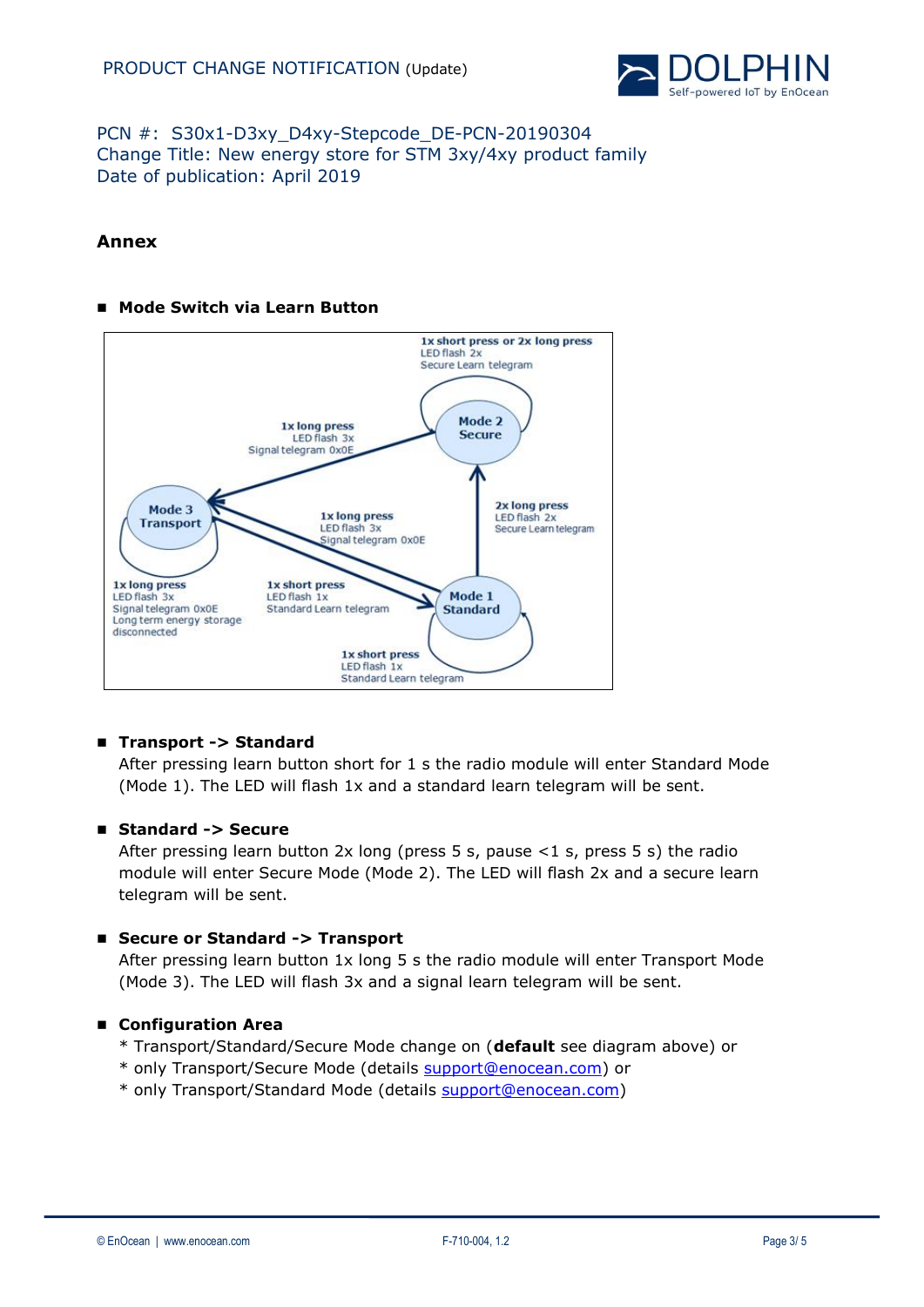

## PCN #: S30x1-D3xy D4xy-Stepcode DE-PCN-20190304 Change Title: New energy store for STM 3xy/4xy product family Date of publication: April 2019

#### **New Step Code**

| <b>Product Number</b> | <b>Designation</b> | old       | new       |
|-----------------------|--------------------|-----------|-----------|
| S3001-D320            | <b>STM 320</b>     | <b>DD</b> | DE.       |
| S3051-D320            | <b>STM 320U</b>    | DA        | DE        |
| S3001-D329            | <b>STM 329</b>     | <b>DD</b> | <b>DE</b> |
| S3061-D429            | STM 429J           | DB        | DE        |
| S3001-D330            | <b>STM 330</b>     | <b>DD</b> | DE        |
| S3001-D331            | <b>STM 331</b>     | <b>DD</b> | DE        |
| S3051-D331            | <b>STM 331U</b>    | DA        | DE        |
| S3061-D431            | <b>STM 431J</b>    | <b>DB</b> | <b>DE</b> |
| S3051-D332            | <b>STM 332U</b>    | DA.       | DE        |
| S3051-D333            | <b>STM 333U</b>    | DA.       | DE        |
| S3001-D350            | <b>STM 350</b>     | DA.       | DE        |
| S3051-D350            | <b>STM 350U</b>    | DA        | DE        |

#### **Additional information about selling finished products with secondary batteries within the European Union**

Every product which includes a battery has to fulfill the EU directive 2006/66/EC and its amendments. The directive covers waste management of batteries and electronic products with batteries. Details of the directive are implemented within national laws e.g. the German "BatterieGesetz".

Links: <https://eur-lex.europa.eu/eli/dir/2006/66/oj> <http://ec.europa.eu/environment/waste/batteries/pdf/faq.pdf>

Basic requirements:

\* Labels and end user information A finished product which includes batteries has to be labeled with the

crossed-out wheeled bin and the WEEE registration number. Additional customer information about local waste management for batteries is required.



\* Collecting and recycling

 Products which include batteries have to be collected and recycled. The OEM customer is responsible to register his final products and execute waste management according to national (sales region) laws.